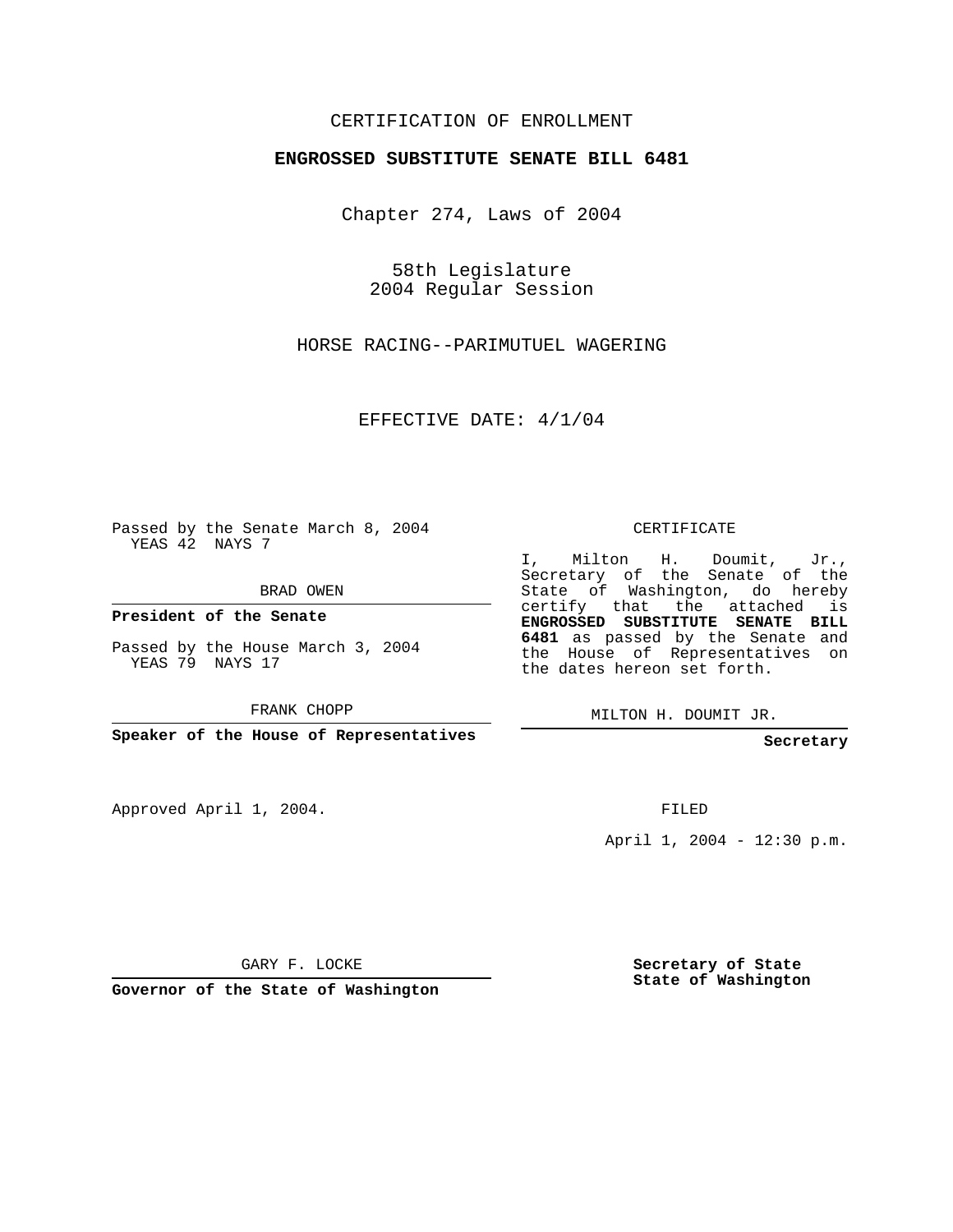## **ENGROSSED SUBSTITUTE SENATE BILL 6481** \_\_\_\_\_\_\_\_\_\_\_\_\_\_\_\_\_\_\_\_\_\_\_\_\_\_\_\_\_\_\_\_\_\_\_\_\_\_\_\_\_\_\_\_\_

\_\_\_\_\_\_\_\_\_\_\_\_\_\_\_\_\_\_\_\_\_\_\_\_\_\_\_\_\_\_\_\_\_\_\_\_\_\_\_\_\_\_\_\_\_

AS AMENDED BY THE HOUSE

Passed Legislature - 2004 Regular Session

## **State of Washington 58th Legislature 2004 Regular Session**

**By** Senate Committee on Commerce & Trade (originally sponsored by Senators Hewitt, Jacobsen, Deccio, Rasmussen and Honeyford)

READ FIRST TIME 02/06/04.

 AN ACT Relating to governing class 1 racing associations' authority to participate in parimutuel wagering; amending RCW 67.16.200 and 67.16.160; adding a new section to chapter 67.16 RCW; providing an expiration date; and declaring an emergency.

BE IT ENACTED BY THE LEGISLATURE OF THE STATE OF WASHINGTON:

 NEW SECTION. **Sec. 1.** A new section is added to chapter 67.16 RCW to read as follows:

 (1) The horse racing commission may authorize advance deposit wagering to be conducted by:

 (a) A licensed class 1 racing association operating a live horse racing facility; or

 (b) The operator of an advance deposit wagering system accepting wagers pursuant to an agreement with a licensed class 1 racing association. The agreement between the operator and the class 1 racing association must be approved by the commission.

 (2) An entity authorized to conduct advance deposit wagering under subsection (1) of this section:

 (a) May accept advance deposit wagering for races conducted in this state under a class 1 license or races not conducted within this state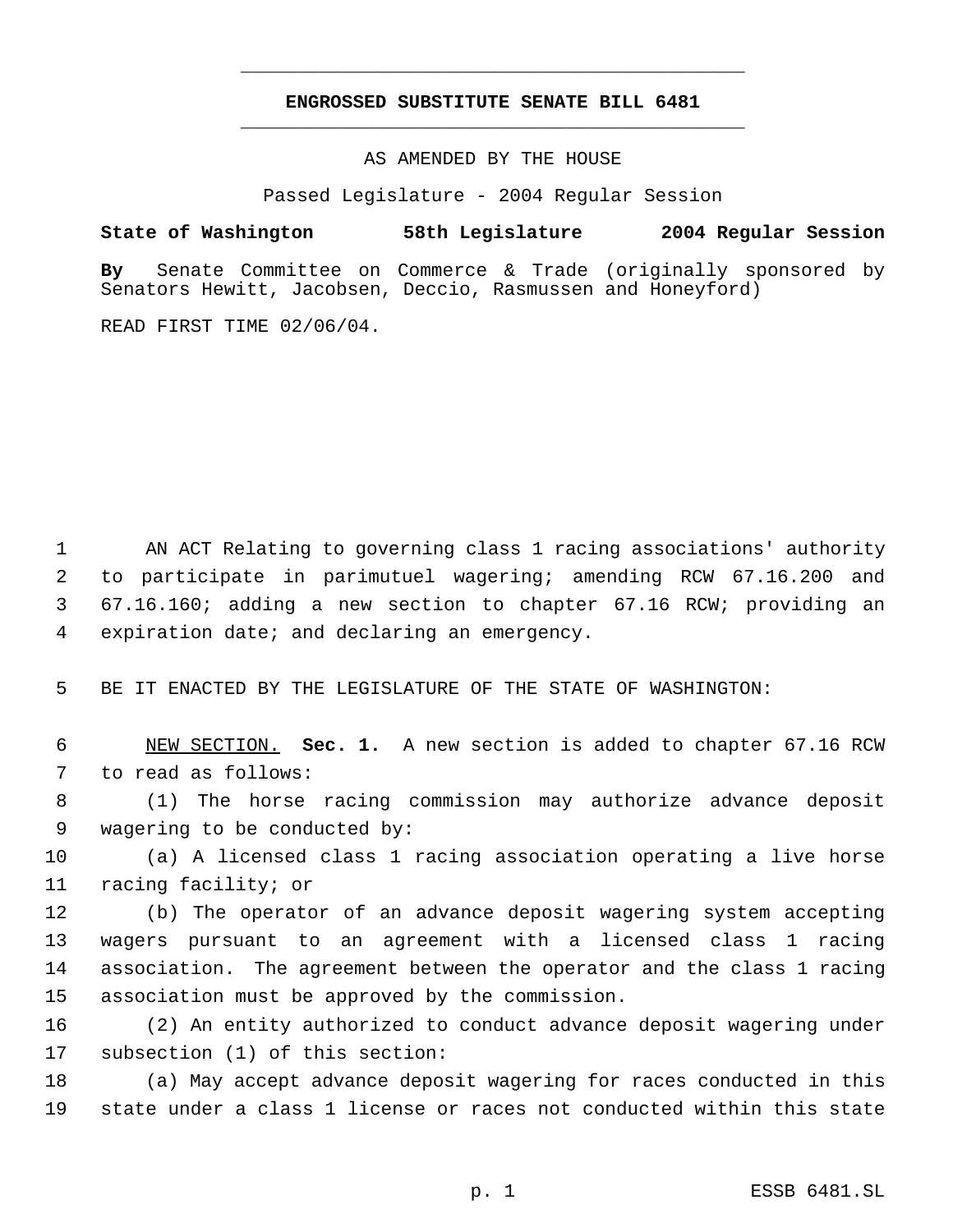on a schedule approved by the class 1 licensee. A system of advance deposit wagering located outside or within this state may not accept wagers from residents or other individuals located within this state, and residents or other individuals located within this state are prohibited from placing wagers through advance deposit wagering systems, except with an entity authorized to conduct advance deposit wagering under subsection (1) of this section;

 (b) May not accept an account wager in an amount in excess of the funds on deposit in the advance deposit wagering account of the 10 individual placing the wager;

 (c) May not allow individuals under the age of twenty-one to open, 12 own, or have access to an advance deposit wagering account;

 (d) Must include a statement in all forms of advertising for advance deposit wagering that individuals under the age of twenty-one are not allowed to open, own, or have access to an advance deposit 16 wagering account; and

 (e) Must verify the identification, residence, and age of the advance deposit wagering account holder using methods and technologies approved by the commission.

 (3) As used in this section, "advance deposit wagering" means a form of parimutuel wagering in which an individual deposits money in an account with an entity authorized by the commission to conduct advance deposit wagering and then the account funds are used to pay for parimutuel wagers made in person, by telephone, or through communication by other electronic means.

 (4) In order to participate in advance deposit wagering, the holder of a class 1 racing association license must have conducted at least one full live racing season. All class 1 racing associations must complete a live race meet within each succeeding twelve-month period to maintain eligibility to continue participating in advance deposit wagering.

 (5) When more than one class 1 racing association is participating in advance deposit wagering the moneys paid to the racing associations shall be allocated proportionate to the gross amount of all sources of parimutuel wagering during each twelve-month period derived from the associations' live race meets. This percentage must be calculated annually. Revenue derived from advance deposit wagers placed on races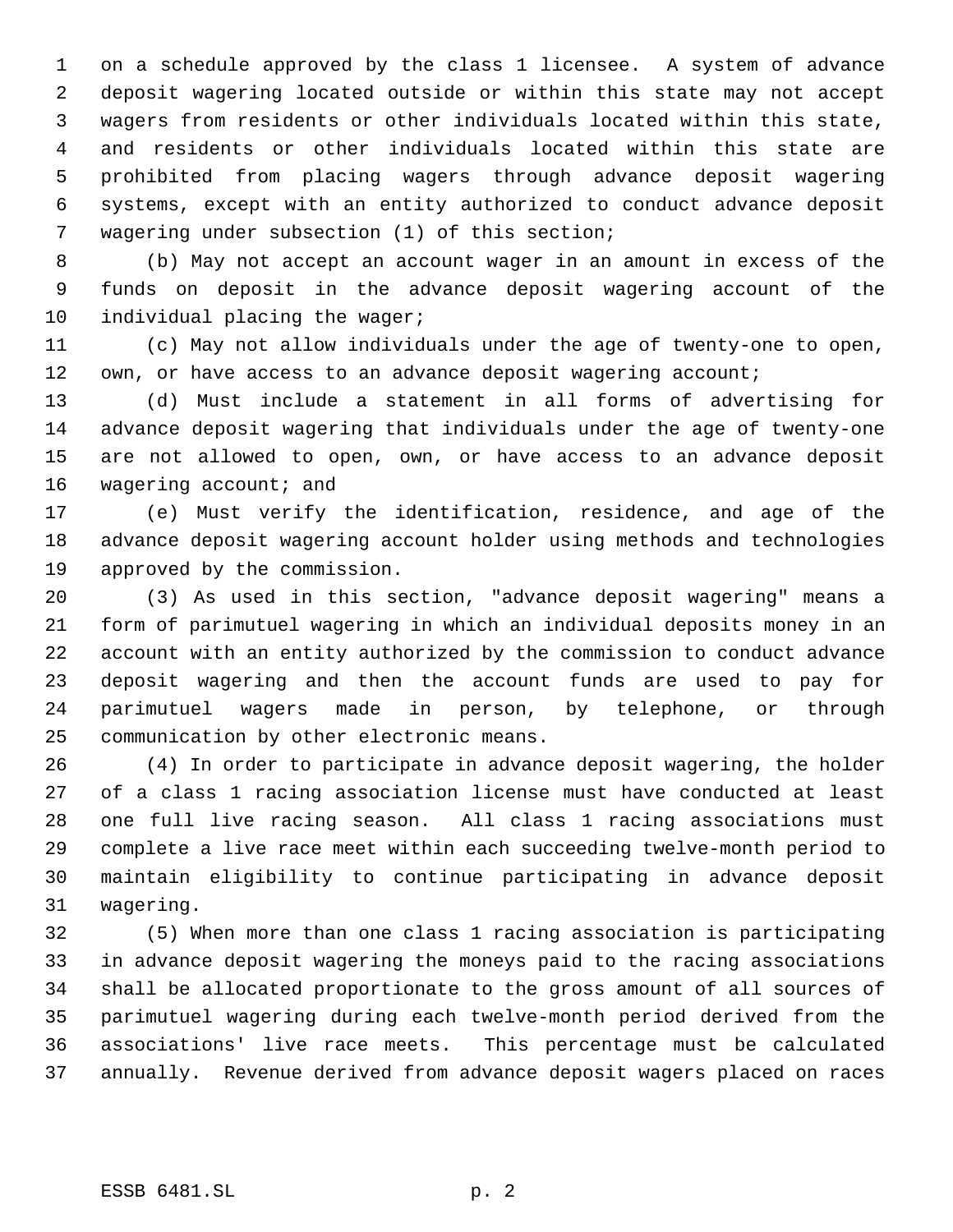conducted by the class 1 racing association shall all be allocated to that association.

 (6) The commission shall adopt rules regulating advance deposit wagering.

(7) This section expires October 1, 2007.

 **Sec. 2.** RCW 67.16.200 and 2001 1st sp.s. c 10 s 2 are each amended to read as follows:

8 (1) A class 1 racing association licensed by the commission to conduct a race meet may seek approval from the commission to conduct 10 parimutuel wagering ((on its program)) at a satellite location or 11 locations within the state of Washington. In order to participate in parimutuel wagering at a satellite location or locations within the state of Washington, the holder of a class 1 racing association license 14 must have conducted at least one full live racing season. All class 1 15 racing associations must hold a live race meet within each succeeding twelve-month period to maintain eligibility to continue to participate 17 in parimutuel wagering at a satellite location or locations. The sale 18 of parimutuel pools at satellite locations shall be conducted ((only 19 during the licensee's race meet and)) simultaneous to all parimutuel wagering activity conducted at the licensee's live racing facility in the state of Washington. The commission's authority to approve satellite wagering at a particular location is subject to the following limitations:

 (a) The commission may approve only one satellite location in each county in the state; however, the commission may grant approval for more than one licensee to conduct wagering at each satellite location. A satellite location shall not be operated within twenty driving miles of any class 1 racing facility. For the purposes of this section, "driving miles" means miles measured by the most direct route as determined by the commission; and

 (b) A licensee shall not conduct satellite wagering at any satellite location within sixty driving miles of any other racing facility conducting a live race meet.

 (2) Subject to local zoning and other land use ordinances, the commission shall be the sole judge of whether approval to conduct wagering at a satellite location shall be granted.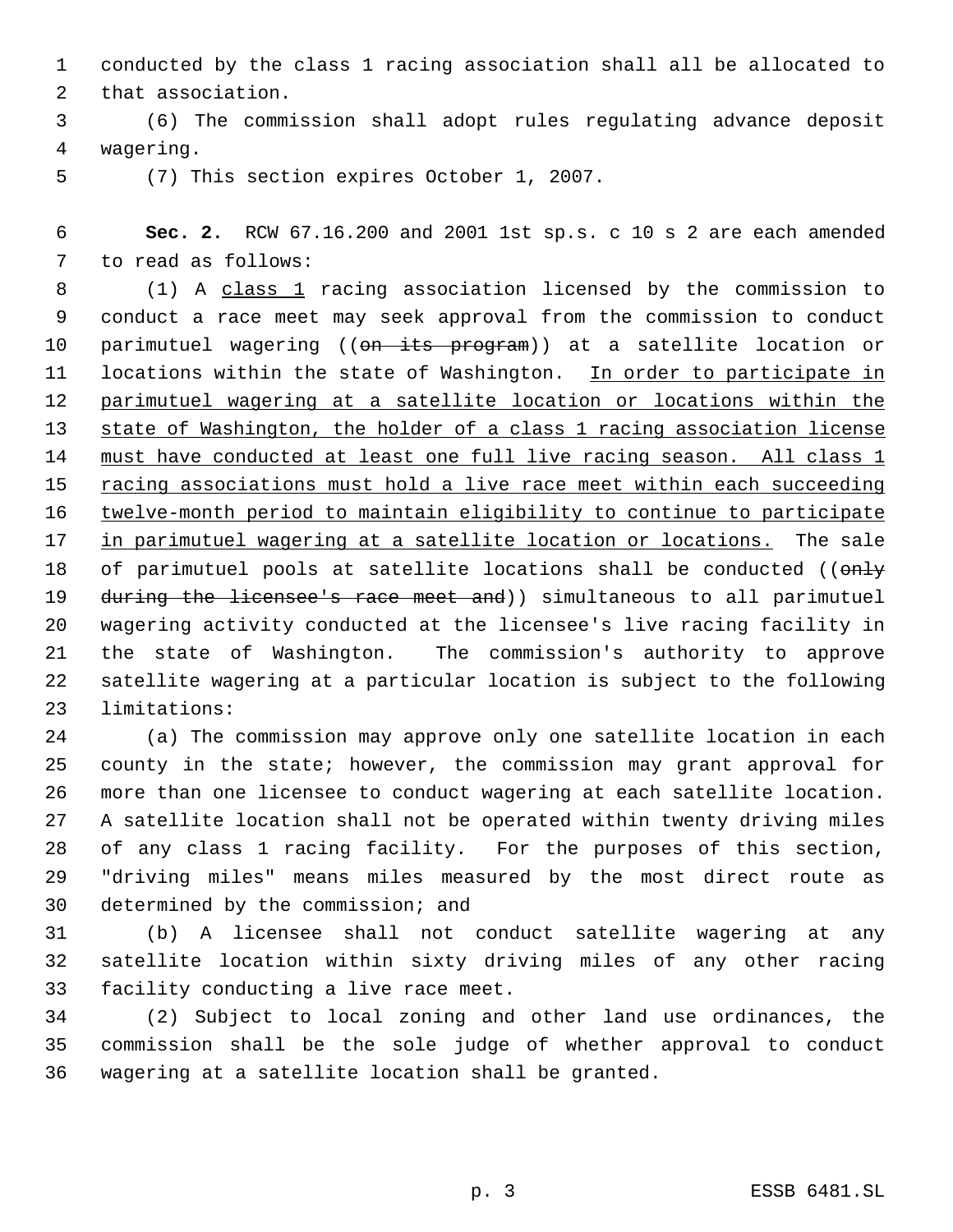(3) The licensee shall combine the parimutuel pools of the satellite location with those of the racing facility for the purpose of determining odds and computing payoffs. The amount wagered at the satellite location shall be combined with the amount wagered at the racing facility for the application of take out formulas and distribution as provided in RCW 67.16.102, 67.16.105, 67.16.170, and 67.16.175. A satellite extension of the licensee's racing facility shall be subject to the same application of the rules of racing as the licensee's racing facility.

 (4) Upon written application to the commission, a class 1 racing association may be authorized to transmit simulcasts of live horse races conducted at its racetrack to locations outside of the state of Washington approved by the commission and in accordance with the interstate horse racing act of 1978 (15 U.S.C. Sec. 3001 to 3007) or any other applicable laws. The commission may permit parimutuel pools on the simulcast races to be combined in a common pool. A racing association that transmits simulcasts of its races to locations outside this state shall pay at least fifty percent of the fee that it receives for sale of the simulcast signal to the horsemen's purse account for its live races after first deducting the actual cost of sending the signal out of state.

 (5) Upon written application to the commission, a class 1 racing association may be authorized to transmit simulcasts of live horse races conducted at its racetrack to licensed racing associations located within the state of Washington and approved by the commission for the receipt of the simulcasts. The commission shall permit parimutuel pools on the simulcast races to be combined in a common pool. The fee for in-state, track-to-track simulcasts shall be five and one-half percent of the gross parimutuel receipts generated at the receiving location and payable to the sending racing association. A racing association that transmits simulcasts of its races to other licensed racing associations shall pay at least fifty percent of the fee that it receives for the simulcast signal to the horsemen's purse account for its live race meet after first deducting the actual cost of sending the simulcast signal. A racing association that receives races simulcast from class 1 racing associations within the state shall pay at least fifty percent of its share of the parimutuel receipts to the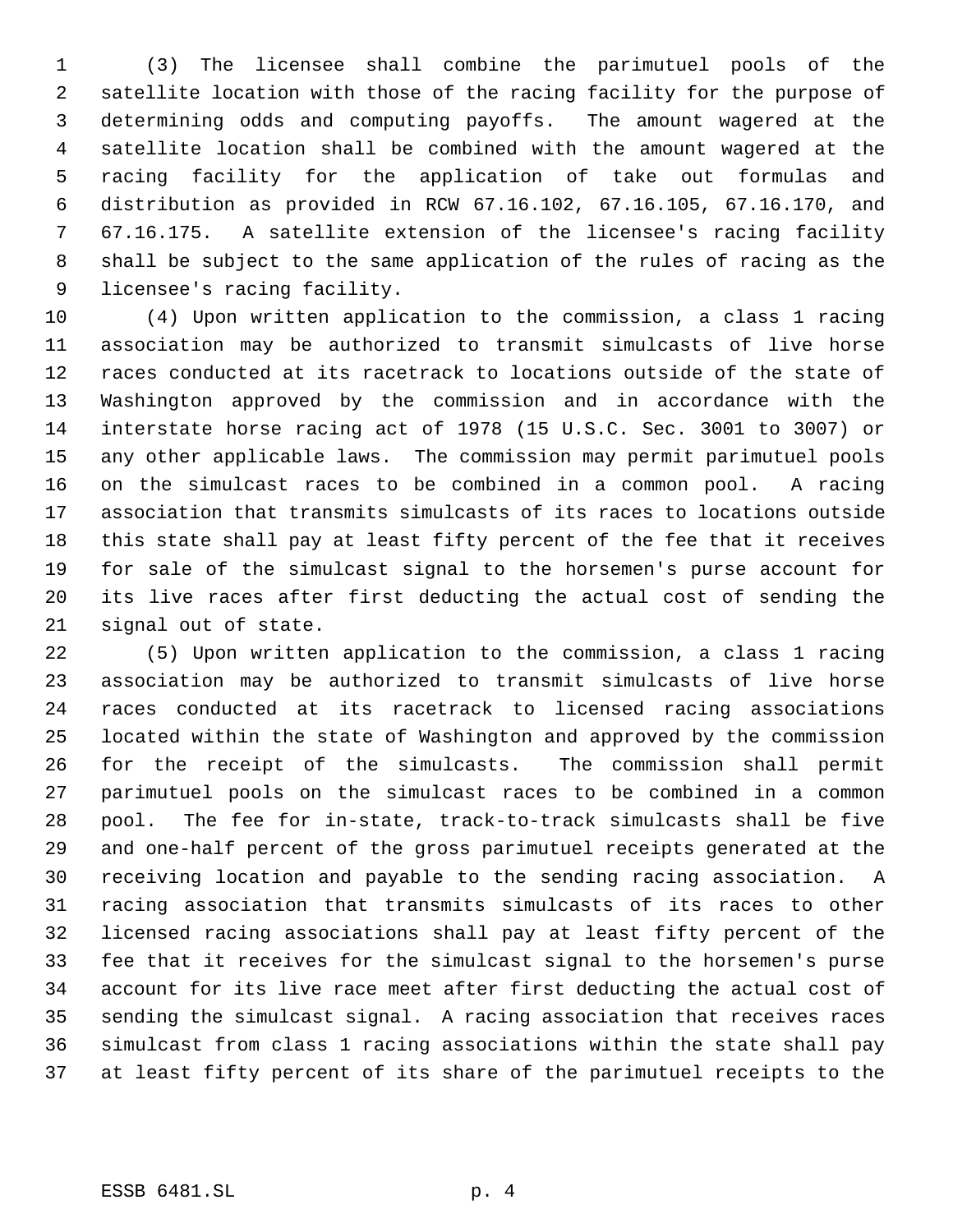horsemen's purse account for its live race meet after first deducting the purchase price and the actual direct costs of importing the race.

 (6) A class 1 racing association may be allowed to import simulcasts of horse races from out-of-state racing facilities. With the prior approval of the commission, the class 1 racing association may participate in ((an interstate)) a multijurisdictional common pool and may change its commission and breakage rates to achieve a common rate with other participants in the common pool.

 (a) The class 1 racing association shall make written application with the commission for permission to import simulcast horse races for the purpose of parimutuel wagering. Subject to the terms of this section, the commission is the sole authority in determining whether to grant approval for an imported simulcast race.

14 (b) ((A licensed racing association may also be approved to import one simulcast race of regional or national interest on each live race day.

17 (c) The commission may allow simulcast races of regional or national interest to be sent to satellite locations. The simulcasts 19 shall be limited to one per day except for Breeder's Cup special events  $\frac{day}{}$ 

 $(d)$ )) When open for parimutuel wagering, a class 1 racing association which imports simulcast races shall also conduct simulcast parimutuel wagering within its licensed racing enclosure on all races simulcast from other class 1 racing associations within the state of Washington.

26 (((e) The conduct of parimutuel wagering on imported simulcast 27 races shall be for not more than fourteen hours during any twenty four hour period, for not more than five days per week and only at the live 29 racing facility of a class 1 racing association.

 $(f)$ ) (c) On any imported simulcast race, the class 1 racing association shall pay fifty percent of its share of the parimutuel receipts to the horsemen's purse account for its live race meet after first deducting the purchase price of the imported race and the actual 34 costs of importing and offering the race.

 (7) For purposes of this section, a class 1 racing association is defined as a licensee approved by the commission to conduct during each twelve-month period at least forty days of live racing. If a live race day is canceled due to reasons directly attributable to acts of God,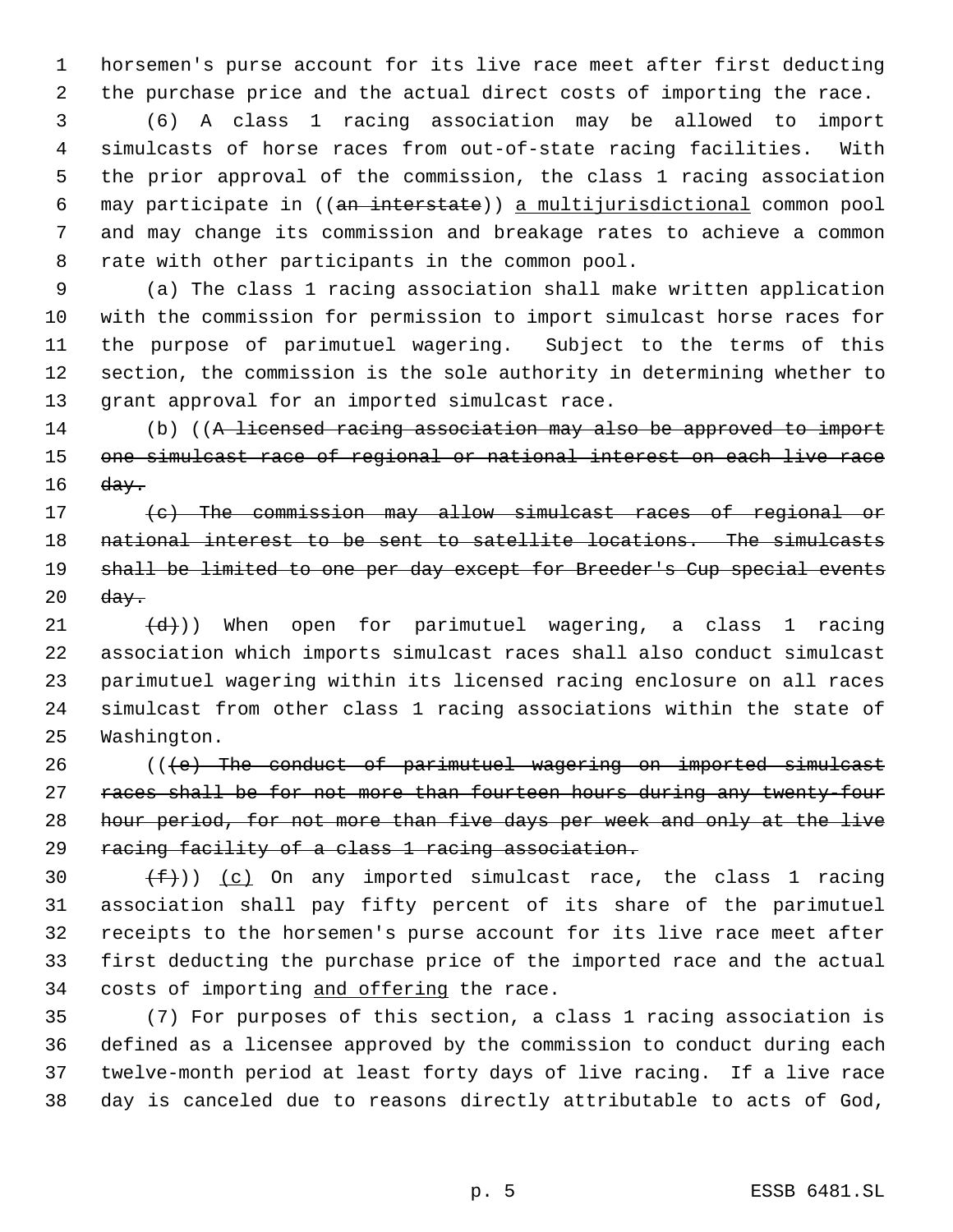labor disruptions affecting live race days but not directly involving the licensee or its employees, or other circumstances that the commission decides are beyond the control of the class 1 racing association, then the canceled day counts toward the forty-day requirement. The commission may by rule increase the number of live racing days required to maintain class 1 racing association status or make other rules necessary to implement this section.

 (8) This section does not establish a new form of gaming in Washington or allow expanded gaming within the state beyond what has been previously authorized. Simulcast wagering has been allowed in Washington before April 19, 1997. Therefore, this section does not allow gaming of any nature or scope that was prohibited before April 19, 1997. This section is necessary to protect the Washington equine breeding and racing industries, and in particular those sectors of these industries that are dependent upon live horse racing. The purpose of this section is to protect these industries from adverse economic impacts and to promote fan attendance at class 1 racing 18 facilities. ((Therefore, imported simulcast race card programs shall not be disseminated to any location outside the live racing facility of the class 1 racing association and a class 1 racing association is strictly prohibited from simulcasting imported race card programs to 22 any location outside its live racing facility.)) Therefore, a licensed class 1 racing association may be approved to disseminate imported 24 simulcast race card programs to satellite locations approved under this section, provided that the class 1 racing association has conducted at least forty live racing days with an average on-track handle on the 27 live racing product of a minimum of one hundred fifty thousand dollars per day during the twelve months immediately preceding the application date. However, to promote the development of a new class 1 racing association facility and to meet the best interests of the Washington equine breeding and racing industries, the commission may by rule reduce the required minimum average on-track handle on the live racing product from one hundred fifty thousand dollars per day to thirty thousand dollars per day.

 (9) A licensee conducting simulcasting under this section shall place signs in the licensee's gambling establishment under RCW 9.46.071. The informational signs concerning problem and compulsive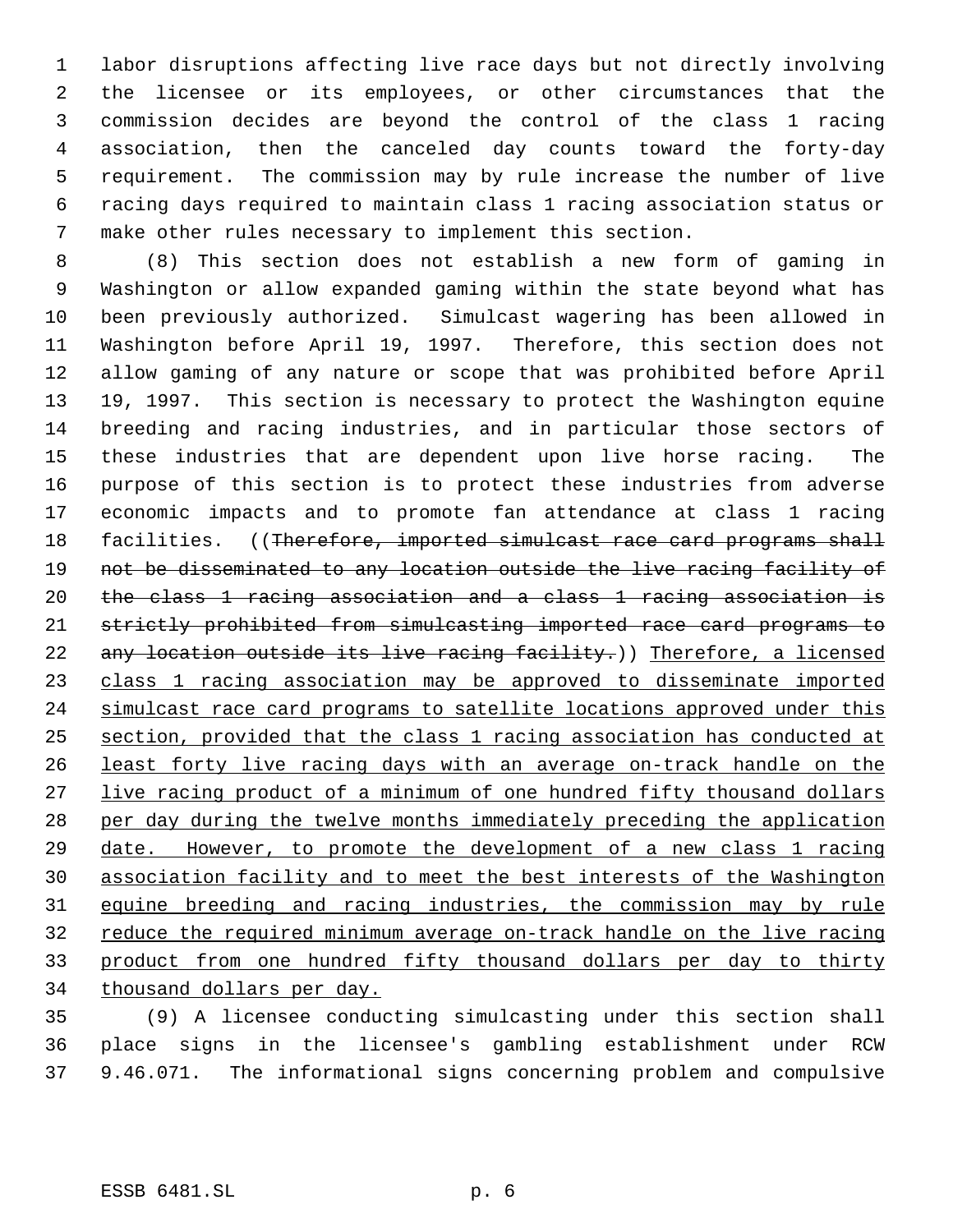gambling must include a toll-free telephone number for problem and compulsive gamblers and be developed under RCW 9.46.071.

 (10) Chapter 10, Laws of 2001 1st sp. sess. does not establish a new form of gaming in Washington or allow expanded gaming within the state beyond what has been previously authorized. Simulcast wagering has been allowed in Washington before August 23, 2001. Therefore, this section does not allow gaming of any nature or scope that was prohibited before August 23, 2001. Chapter 10, Laws of 2001 1st sp. sess. is necessary to protect the Washington equine breeding and racing industries, and in particular those sectors of these industries that are dependent upon live horse racing. The purpose of chapter 10, Laws of 2001 1st sp. sess. is to protect these industries from adverse economic impacts and to promote fan attendance at class 1 racing 14 facilities. ((Therefore, imported simulcast race card programs shall not be disseminated to any location outside the live racing facility of the class 1 racing association and a class 1 racing association is strictly prohibited from simulcasting imported race card programs to 18 any location outside its live racing facility.

19 (11) If a state or federal court makes a finding that the increase 20 in the number of imported simulcast races that may be authorized under chapter 10, Laws of 2001 1st sp. sess. is an expansion of gaming beyond that which is now allowed, chapter 10, Laws of 2001 1st sp. sess. is 23 null and void.

24 (12) If any provision of chapter 10, Laws of 2001 1st sp. sess. or its application to any person or circumstance is held invalid, the remainder of chapter 10, Laws of 2001 1st sp. sess. or the application 27 of the provision to other persons or circumstances is also invalid.))

 **Sec. 3.** RCW 67.16.160 and 1994 c 154 s 314 are each amended to read as follows:

 No later than ninety days after July 16, 1973, the horse racing 31 commission shall ((promulgate)) adopt, pursuant to chapter 34.05 RCW, reasonable rules implementing to the extent applicable to the circumstances of the horse racing commission the conflict of interest 34 laws of the state of Washington as set forth in ((chapters 42.21 and)) chapter 42.52 RCW. In no case may a commissioner make any wager on the outcome of a horse race at a race meet conducted under the authority of 37 the commission.